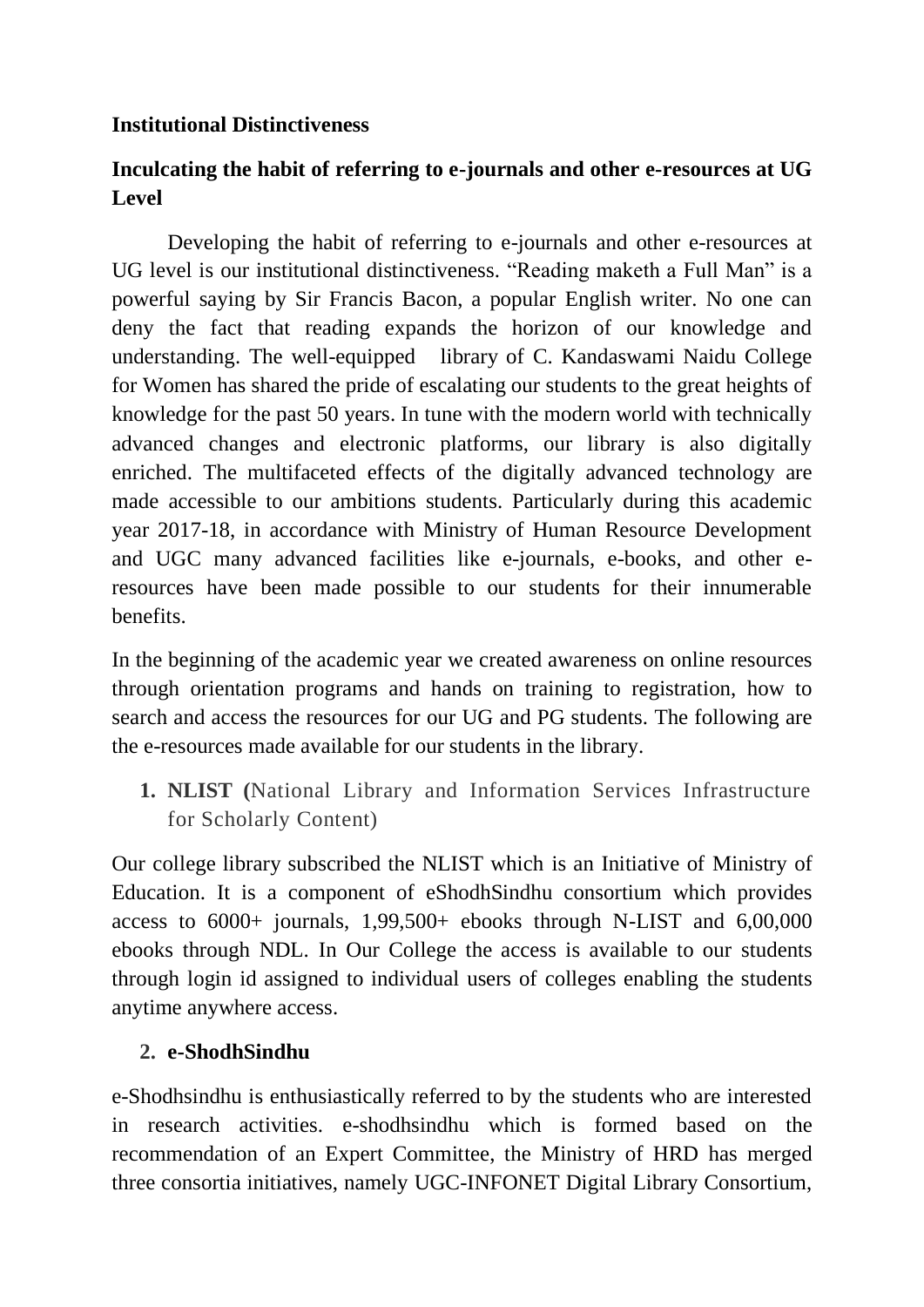NLIST and INDEST-AICTE Consortium. The e-ShodhSindhu will continue to provide current as well as archival access to more than 10,000 core and peerreviewed journals and a number of bibliographic, citation and factual databases in different disciplines from a large number of publishers and aggregators to its member institutions including centrally-funded technical institutions, universities and colleges that are covered under 12(B) and 2(f) Sections of the UGC Act is accessed by our students through the NLIST portal. The students of our college make use of the materials available in e-Shodhsindhu.

## **3. e-PGPathshala**

e-PGPathshala which is an initiative of the MHRD and UGC which is widely used by our students. The content and its quality being the key component of education system, high quality, curriculum-based, interactive e-content in 70 subjects across all disciplines of social sciences, arts, fine arts and humanities, natural & mathematical sciences, linguistics and languages have been developed by the subject experts working in Indian universities and other R & D institutes across the country. Every subject had a team of principal investigator, paper coordinators, content writers, content reviewers, Language editors and multimedia team. e-PGPathshala is very useful for our PG students to download their syllabus related books.

# **National digital Library**

The students of our institution has access to National Digital Library of India (NDLI), the virtual repository of learning resources which is not just a repository with search/browse facilities but also provides a host of services for the learner community. It is sponsored and mentored by Ministry of Education, Government of India, through its National Mission on Education through Information and Communication Technology (NMEICT). Filtered and federated searching is employed to facilitate focused searching so that learners can find the right resource with least effort and in minimum time. NDLI provides user group-specific services such as Examination Preparatory for our students who are job aspirants. Our students including differently abled learners used the NDL effectively. It is designed to enable people to learn and prepare from best practices from all over the world. Our students have registered their name in NDL and access all the e-resources especially our visually impaired students access the audio materials.

This availability of using different e-resources of knowledge boosts up the individual morale and intellect of our students in fulfilling their accomplishments to soar up in the world of letters. Currently our students spent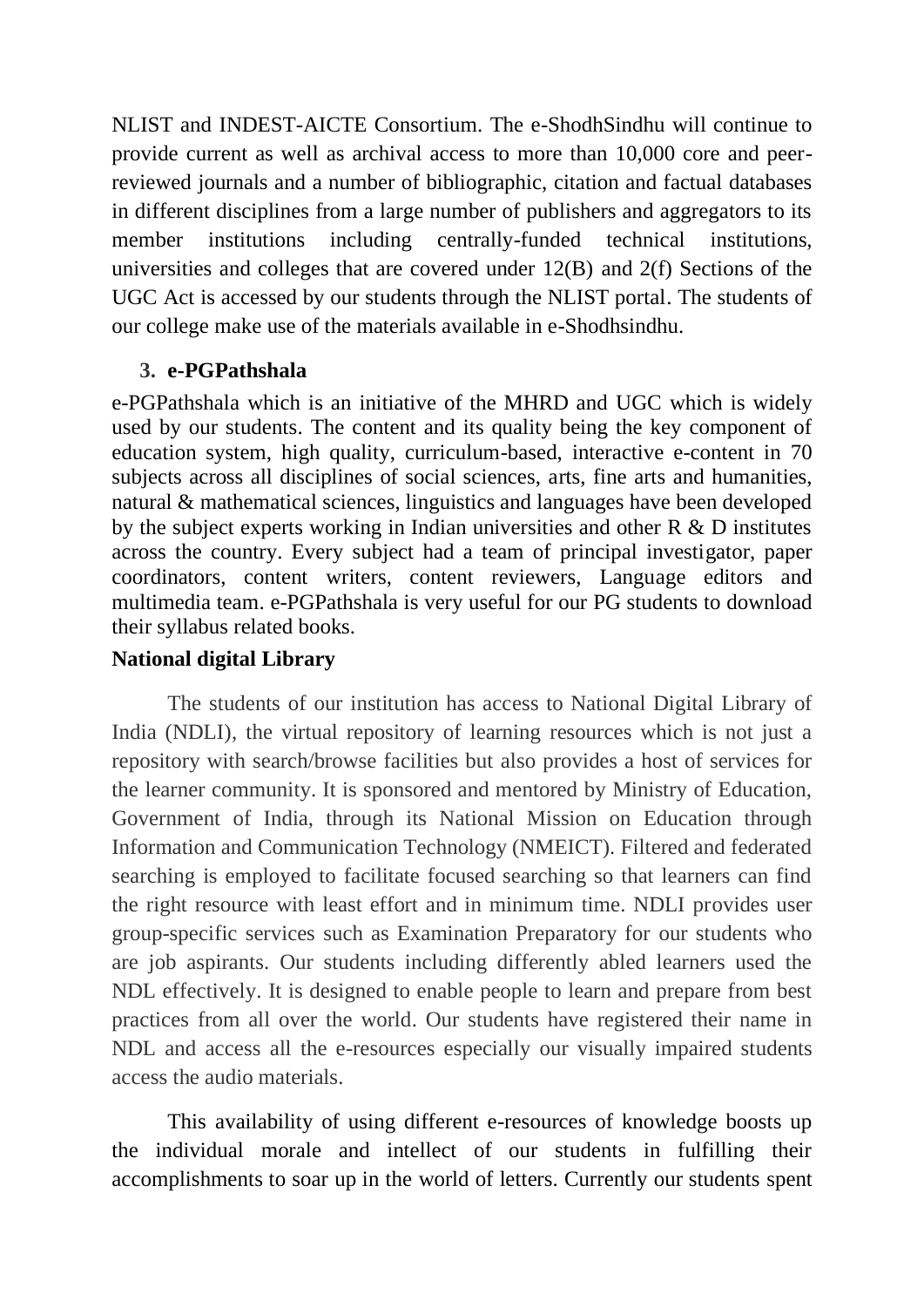valuable hours referring to these e-resources. It proves that this definitely play the key role in formulating today's students to full- fledged scholars of tomorrow. The institutional distinctiveness of inculcating the habit of referring to the above mentioned e-resources will definitely help our students when they for pursue their higher study.